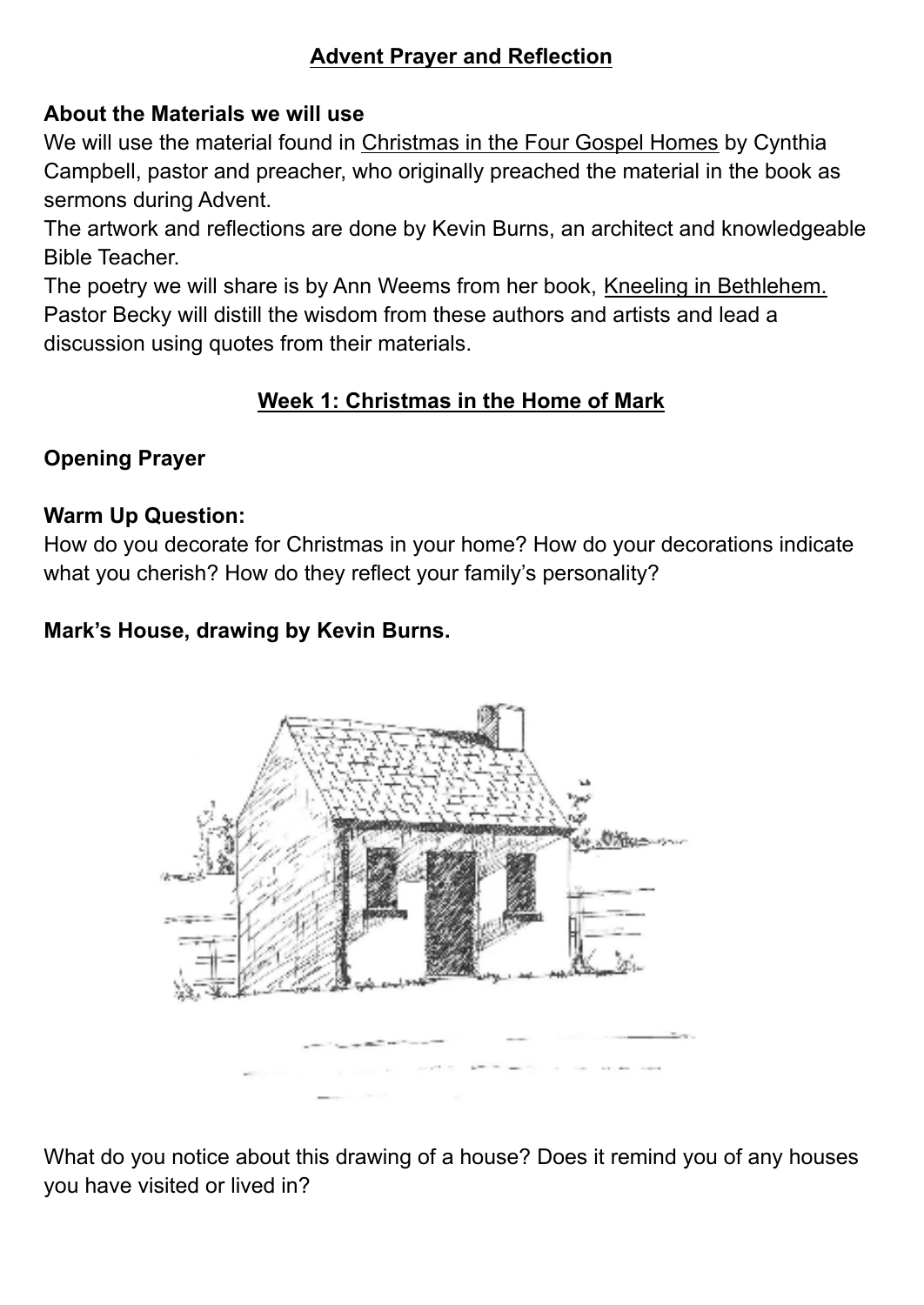### **Scripture Warm Up Question**

What do you know about Mark's gospel?

What makes it an odd choice for a book about Advent or Christmas?

#### **Read Mark 1:1-11**

The beginning of the good news of Jesus Christ, the Son of God. As it is written in the prophet Isaiah,

"See, I am sending my messenger ahead of you,

who will prepare your way;

the voice of one crying out in the wilderness:

'Prepare the way of the Lord,

make his paths straight,'"

John the baptizer appeared in the wilderness, proclaiming a baptism of repentance for the forgiveness of sins. And people from the whole Judean countryside and all the people of Jerusalem were going out to him, and were baptized by him in the river Jordan, confessing their sins. Now John was clothed with camel's hair, with a leather belt around his waist, and he ate locusts and wild honey. He proclaimed, "The one who is more powerful than I is coming after me; I am not worthy to stoop down and untie the thong of his sandals. I have baptized you with water; but he will baptize you with the Holy Spirit."

In those days Jesus came from Nazareth of Galilee and was baptized by John in the Jordan. And just as he was coming up out of the water, he saw the heavens torn apart and the Spirit descending like a dove on him. And a voice came from heaven, "You are my Son, the Beloved; with you I am well pleased."

- 1. What do you notice in this passage of scripture?
- 2. Why do you think there's no Christmas narrative in Mark?
- 3. What do you think is meant by the statement that Mark's gospel is a "passion narrative with a long introduction?
- 4. React to this statement from the author: "The good news of the gospel is not only the birth of a child. The good news is that the man who was the Son of God laid down his life for his friends and that God raised him from the dead as a sign that God's love conquers death."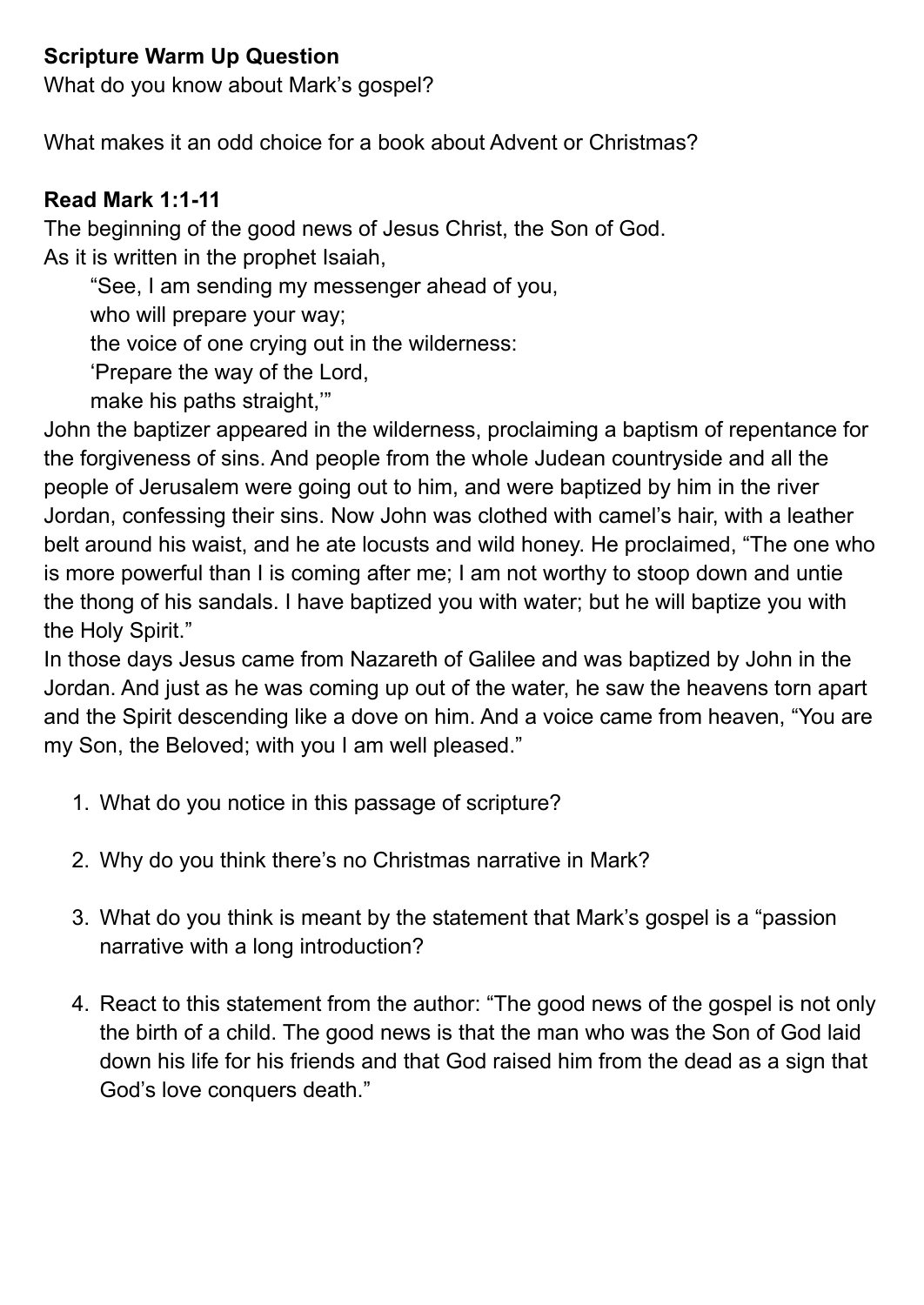"The Cross in the Manger" by Ann Weems *If there is no cross in the manger, There is no Christmas. If the Babe doesn't become the adult, There is no Bethlehem star. If there is no commitment in us, There are no Wise Men searching. If we offer no cup of cold water, There is no gold, no frankincense, no myrrh. If there is no praising God's name, There are no angels singing. If there is no spirit of alleluia, There are no shepherds watching. If there is no standing up, no speaking out, no risk, There is no Herod, no flight into Egypt. If there is no room in our inn, Then "Merry Christmas" mocks the Christ Child, And the Holy Family is just a holiday card, And God will loathe our feast and festivals. For if there is no reconciliation, We cannot call Christ "The Prince of Peace." If there is no goodwill toward others, It can all be packed away in boxes for another year. If there is no forgiveness in us, There is no cause for celebration. If we cannot go now even unto Golgotha, There is no Christmas in us. If Christmas is not now, If Christ is not born into the everyday present, Then what is all the noise about?*

5. "Hope is to be found in the manger, only because it is first found on the cross." --Cynthia Campbell. Where do you find hope this season?

#### **Sharing Joys and Concerns**